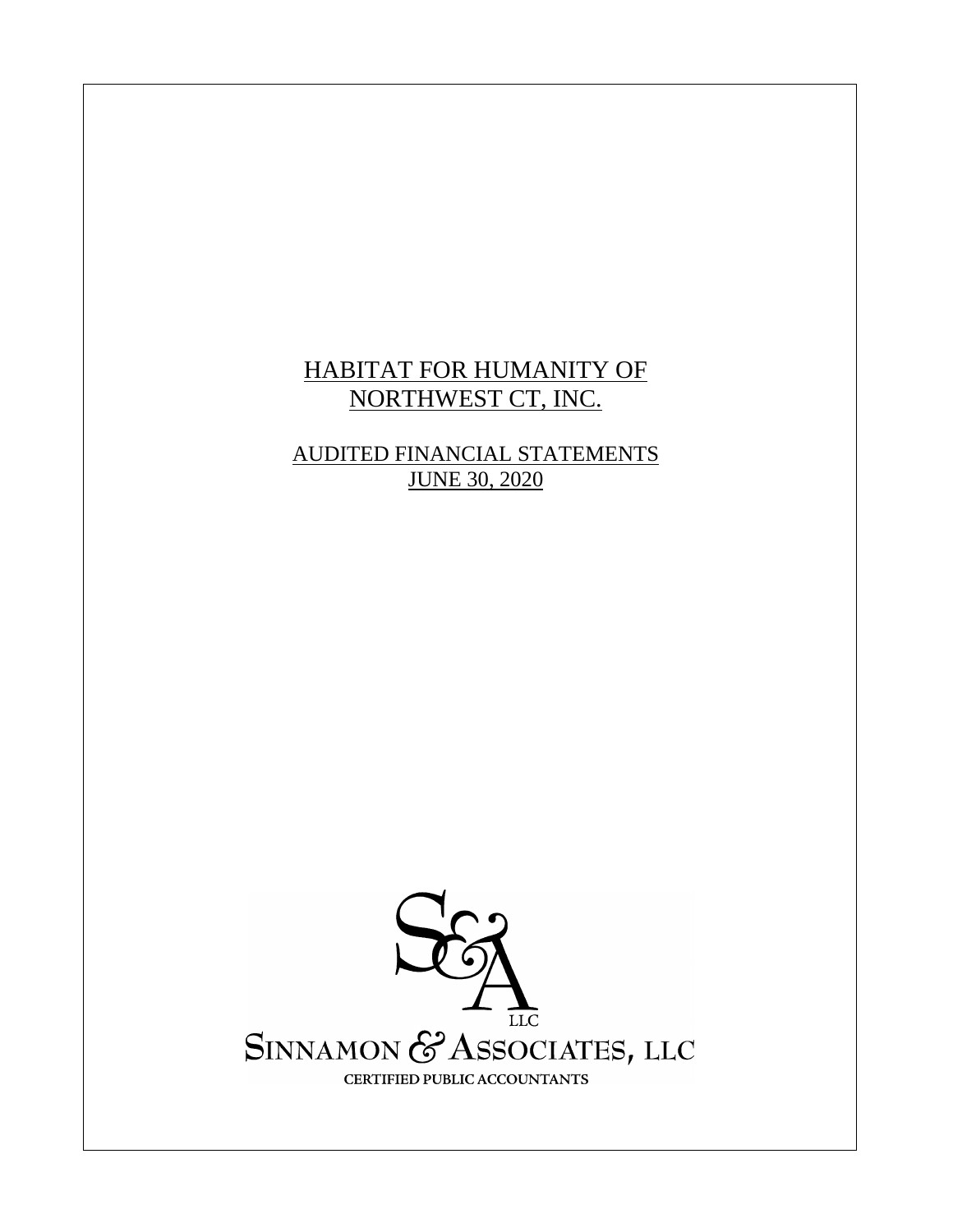# HABITAT FOR HUMANITY OF NORTHWEST CT, INC.

# TABLE OF CONTENTS AUDITED FINANCIAL STATEMENTS

# For The Year Ending June 30, 2020

| Independent Auditors' Report            | $1 - 2$ |
|-----------------------------------------|---------|
| <b>Statement of Financial Position</b>  | 3       |
| <b>Statement of Activities</b>          | 4       |
| <b>Statement of Functional Expenses</b> | 5       |
| <b>Statement of Cash Flows</b>          | 6       |
| <b>Notes to Financial Statements</b>    | 7 - 12  |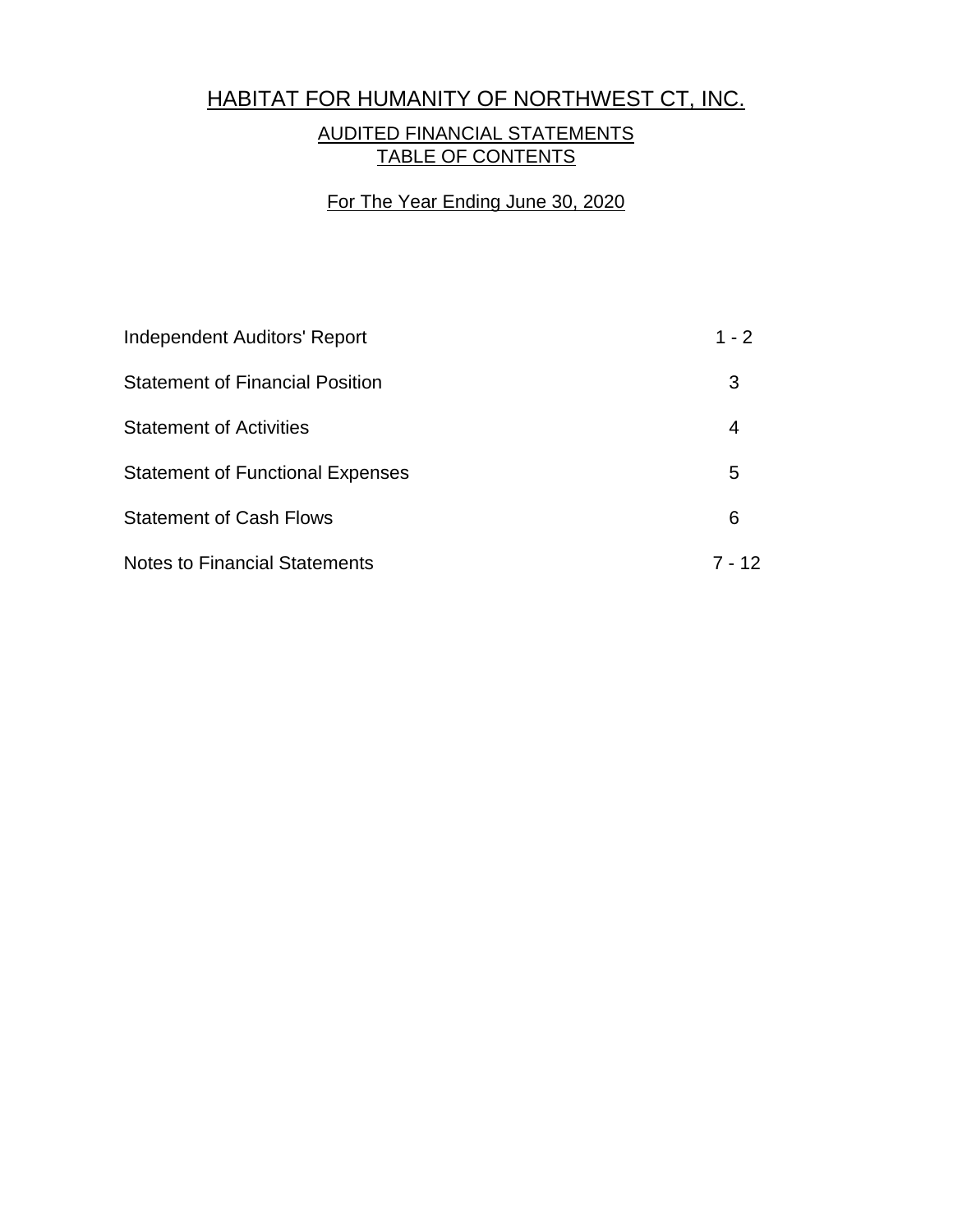

*Certified Public Accountants*

Independent Auditor's Report

To the Board of Directors of Habitat for Humanity of Northwest CT, Inc.

We have audited the accompanying financial statements statement of Habitat for Humanity of Northwest CT, Inc. (a nonprofit organization) which comprise the statement of financial position as of June 30, 2020, and the related statements of activities, functional expenses and cash flows for the year then ended, and the related notes to the financial statements.

## **Management's Responsibility for the Financial Statements**

Management is responsible for the preparation and fair presentation of these financial statements in accordance with accounting principles generally accepted in the United States of America; this includes the design, implementation, and maintenance of internal control relevant to the preparation and fair presentation of financial statements that are free from material misstatement, whether due to fraud or error.

## **Auditor's Responsibility**

Our responsibility is to express an opinion on these financial statements based on our audit. We conducted our audit in accordance with auditing standards generally accepted in the United States of America. Those standards require that we plan and perform the audit to obtain reasonable assurance about whether the financial statements are free of material misstatement.

An audit involves performing procedures to obtain audit evidence about the amounts and disclosures in the financial statements. The procedures selected depend on the auditor's judgment, including the assessment of the risks of material misstatement of the financial statements, whether due to fraud or error. In making those risk assessments, the auditor considers internal control relevant to the entity's preparation and fair presentation of the financial statements in order to design audit procedures that are appropriate in the circumstances, but not for the purpose of expressing an opinion on the effectiveness of the entity's internal control. Accordingly, we express no such opinion. An audit also include evaluating the appropriateness of accounting policies used and the reasonableness of significant accounting estimates made by management, as well as evaluating the overall presentation of the financial statements.

We believe that the audit evidence obtained is sufficient and appropriate to provide a basis for our audit opinion.

-1-

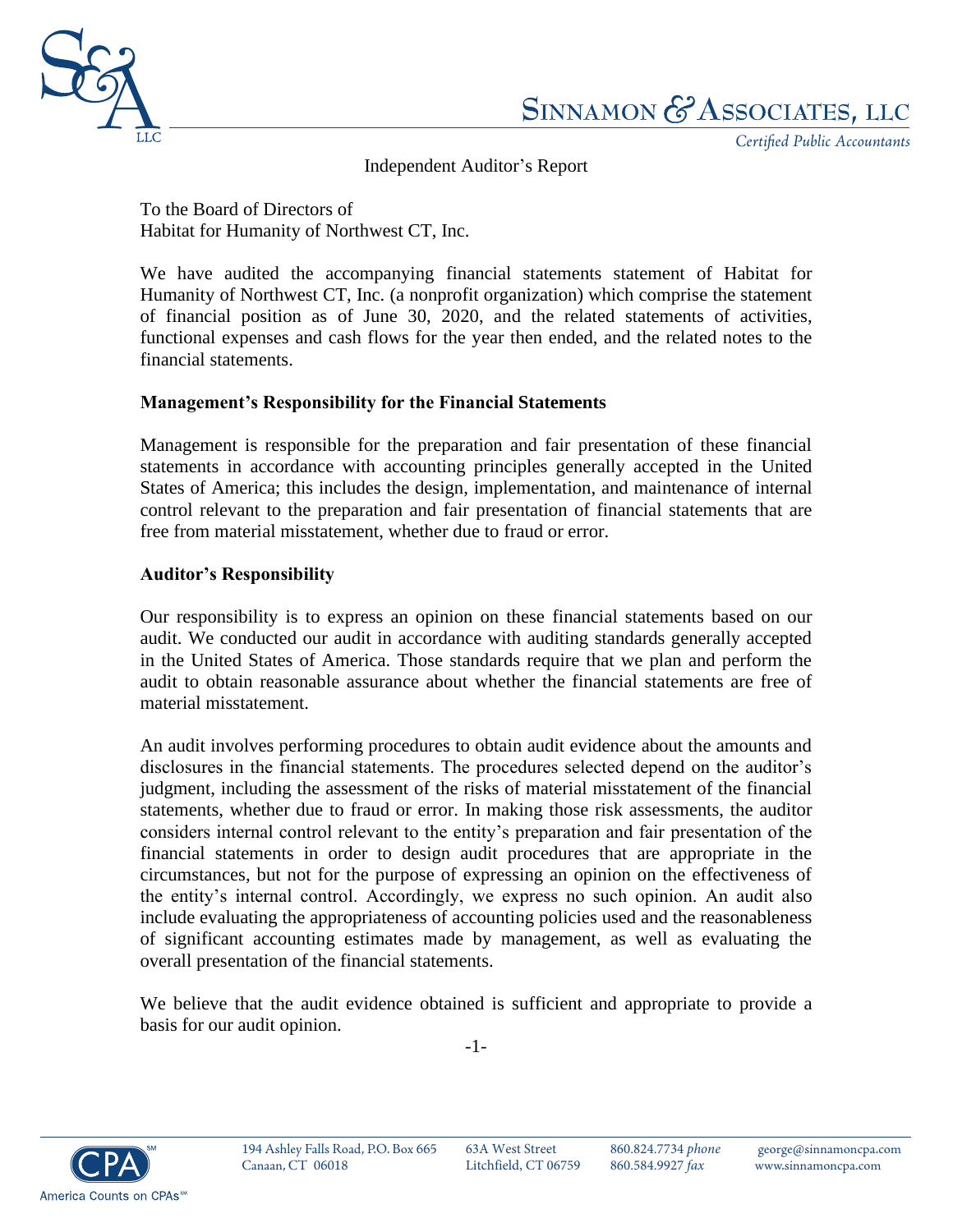#### **Opinion**

In our opinion the financial statements referred to above present fairly, in all material respects, the financial position of Habitat for Humanity of Northwest CT, Inc. as of June 30, 2020, and the changes in its net assets and its cash flows for the year then ended in conformity with accounting principles generally accepted in the United States of America.

Simmon + Assocites UC

Sinnamon & Associates, LLC Certified Public Accountants

Canaan, Connecticut February 10, 2021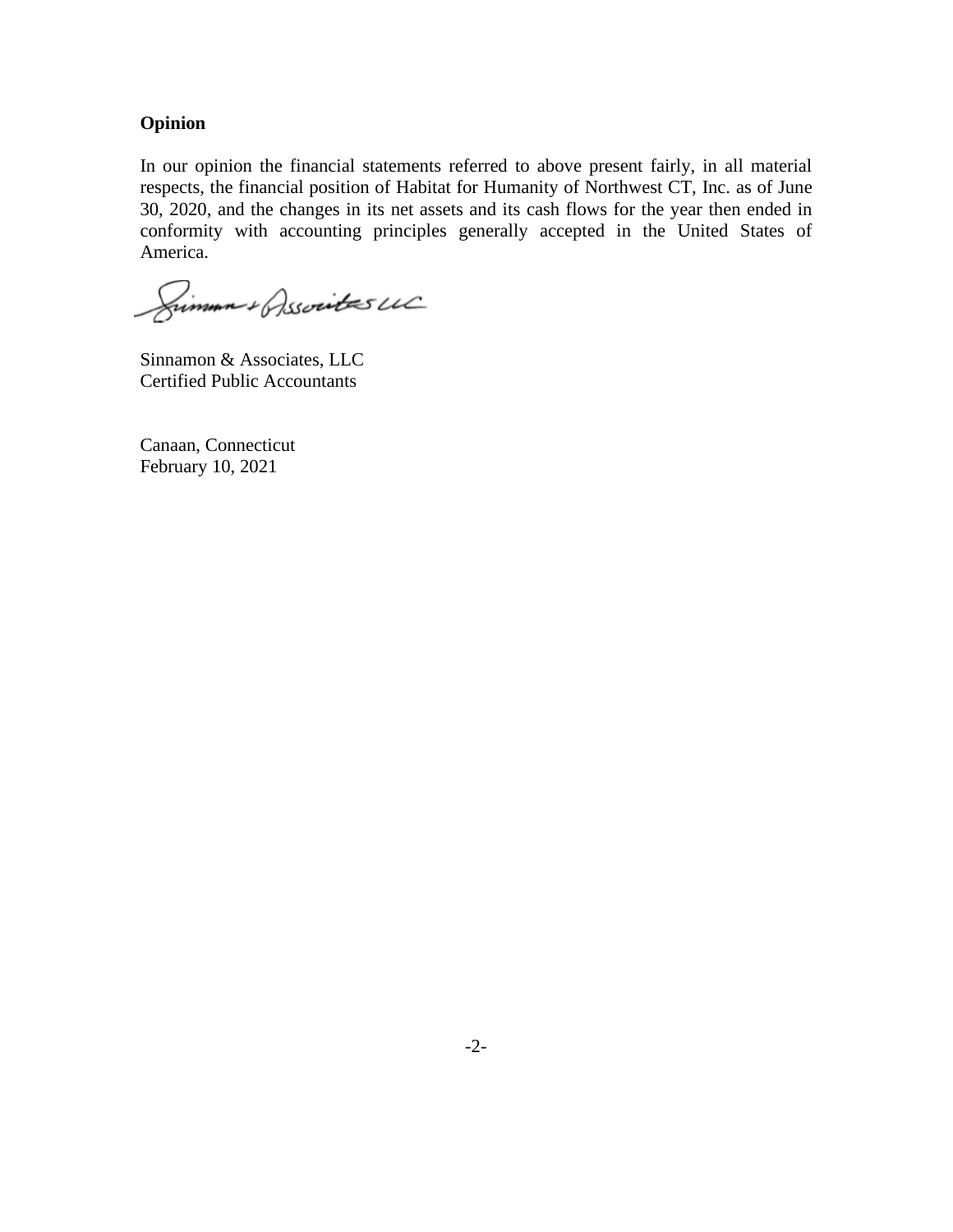# HABITAT FOR HUMANITY OF NORTHWEST CT, INC. STATEMENT OF FINANCIAL POSITION June 30, 2020

#### **ASSETS**

| Cash<br>Mortgages, net of discounts<br><b>Other Receivables</b><br><b>Prepaid Expenses</b><br>Construction in progress<br>Land for future construction<br>Property and equipment, net | \$<br>59,860<br>440,282<br>2,913<br>2,725<br>462,789<br>472,430<br>8,013 |
|---------------------------------------------------------------------------------------------------------------------------------------------------------------------------------------|--------------------------------------------------------------------------|
| <u>TOTAL ASSETS</u>                                                                                                                                                                   | 1,449,012                                                                |
| <b>LIABILITIES AND NET ASSETS</b><br><b>Liabilities</b>                                                                                                                               |                                                                          |
| Accounts payable & accrued expenses                                                                                                                                                   | 12,032                                                                   |
| <b>Total Liabilities</b>                                                                                                                                                              | 12,032                                                                   |
| <b>Net Assets</b>                                                                                                                                                                     |                                                                          |
| <b>Without Donor Restrictions</b><br><b>With Donor Restrictions</b>                                                                                                                   | 1,436,980                                                                |
| <b>Total Net Assets</b>                                                                                                                                                               | 1,436,980                                                                |
| TOTAL LIABILITIES AND NET ASSETS                                                                                                                                                      | \$1,449,012                                                              |

The Notes To The Financial The Notes To The Financial Statements Are An Integral Part Of This Statement See The Accompanying Independent Accountant's Review Report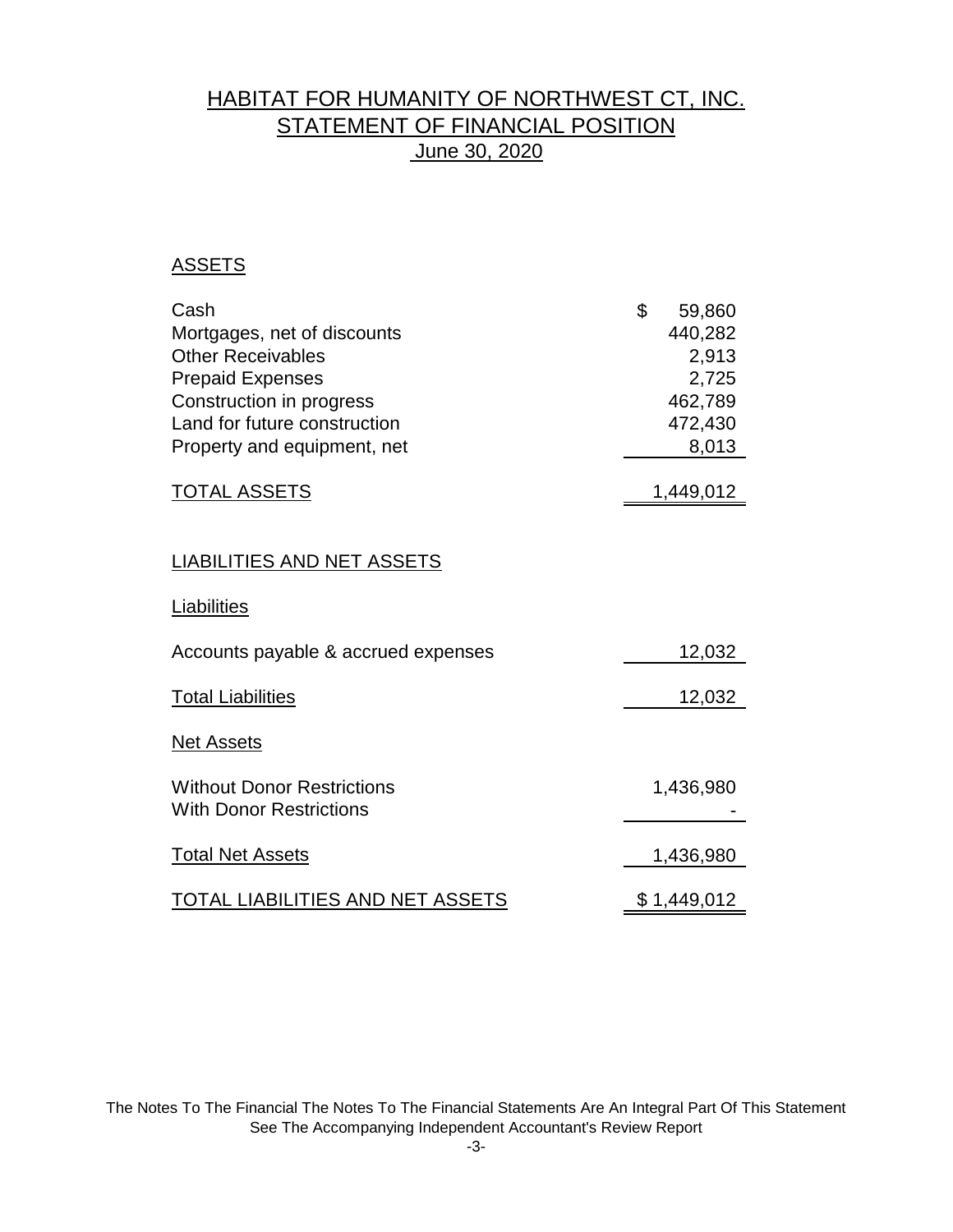# HABITAT FOR HUMANITY OF NORTHWEST CT, INC. STATEMENT OF ACTIVITIES AND CHANGES IN NET ASSETS For the Year Ending June 30, 2020

|                                                | <b>Without Donor</b><br><b>Restrictions</b> | <b>Restrictions</b> | <b>With Donor</b> | Total        |
|------------------------------------------------|---------------------------------------------|---------------------|-------------------|--------------|
| <b>Revenues, Gains and Other Support</b>       |                                             |                     |                   |              |
| <b>Donations</b>                               | \$<br>51,702                                | \$                  |                   | \$<br>51,702 |
| Sales habitat store, net                       | 38,599                                      |                     |                   | 38,599       |
| Special events, net                            | 56,958                                      |                     |                   | 56,958       |
| Mortgage discount amortization                 | 30,466                                      |                     |                   | 30,466       |
| <b>Property Sale</b>                           | (10, 100)                                   |                     |                   | (10, 100)    |
| PPP loan forgiveness                           | 7,783                                       |                     |                   | 7,783        |
| Interest income                                | 21                                          |                     |                   | 21           |
| Net assets released from restrictions          |                                             |                     |                   |              |
| <b>Total Revenues, Gains and Other Support</b> | 175,429                                     |                     |                   | 175,429      |
| <b>Expenses</b>                                |                                             |                     |                   |              |
| Program Expenses                               | 61,816                                      |                     |                   | 61,816       |
| <b>Management and General</b>                  | 6,388                                       |                     |                   | 6,388        |
| <b>Fundraising Expenses</b>                    | 8,923                                       |                     |                   | 8,923        |
| <u>Total expenses</u>                          | 77,127                                      |                     |                   | 77,127       |
| <b>Increase in Unrestricted Net Assets</b>     | 98,302                                      |                     |                   | 98,302       |
| Net Assets At Beginning of Year                | 1,338,678                                   |                     |                   | 1,338,678    |
| <b>Net Assets At End of Year</b>               | 1,436,980                                   |                     |                   | 1,436,980    |

The Notes To The Financial The Notes To The Financial Statements Are An Integral Part Of This Statement See The Accompanying Independent Accountant's Review Report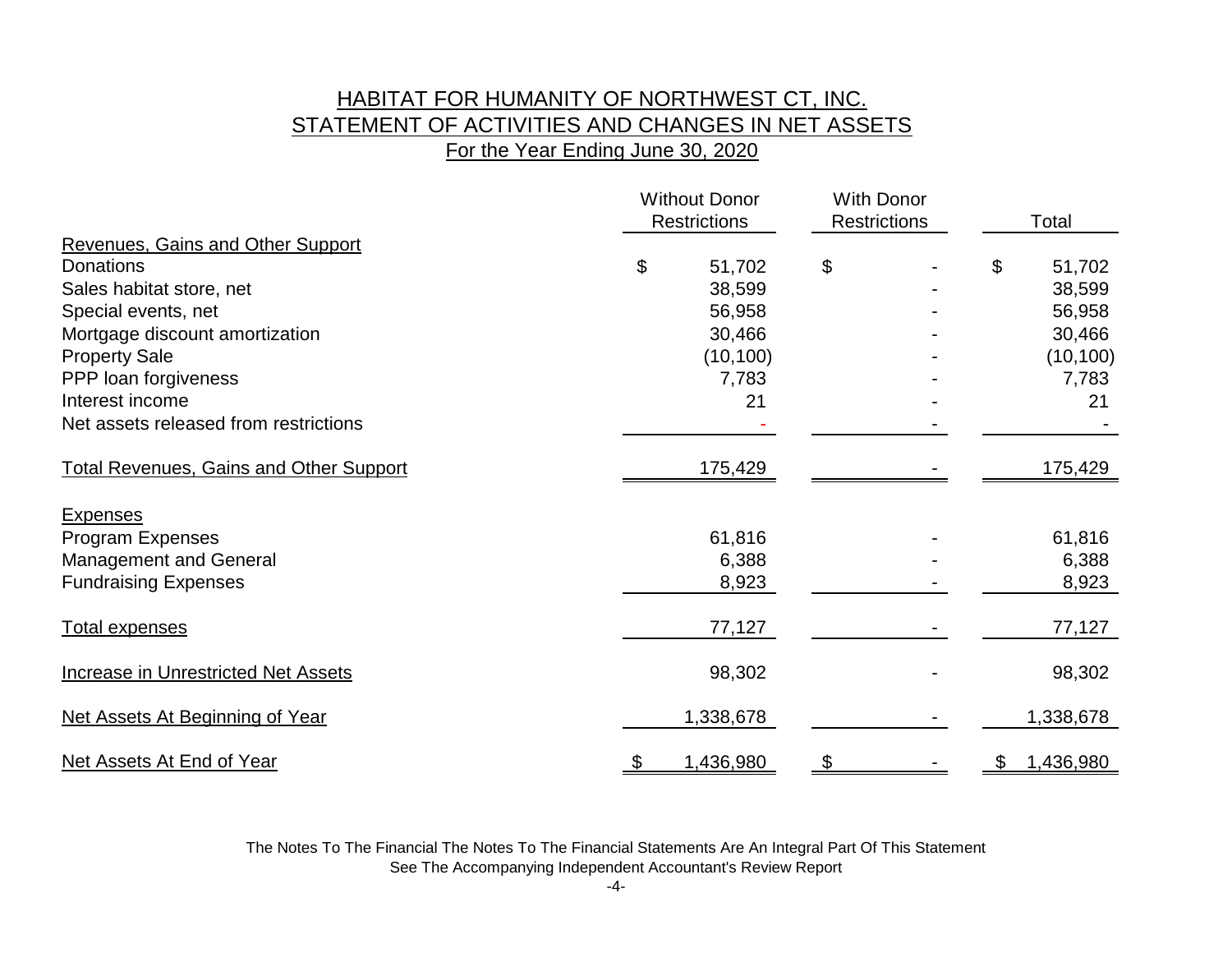# HABITAT FOR HUMANITY OF NORTHWEST CT, INC. STATEMENT OF FUNCTIONAL EXPENSES FOR THE YEAR ENDED JUNE 30, 2020

|                                  | Programs     | Management<br>& General | Fundraising | Total        |
|----------------------------------|--------------|-------------------------|-------------|--------------|
| <b>Expenses and Losses:</b>      |              |                         |             |              |
| Salaries and wages               | \$<br>33,995 | \$                      | \$          | \$<br>33,995 |
| Payroll taxes                    | 3,216        |                         |             | 3,216        |
| <b>Professional Services</b>     | 1,267        | 1,875                   |             | 3,142        |
| <b>Tithing to Affiliates</b>     | 10,470       |                         |             | 10,470       |
| Depreciation                     | 1,780        |                         |             | 1,780        |
| Insurance                        | 2,555        | 4,513                   |             | 7,068        |
| <b>Fund Raising Expenses</b>     |              |                         | 8,923       | 8,923        |
| Repair Projects                  | 658          |                         |             | 658          |
| Telephone                        | 1,472        |                         |             | 1,472        |
| <b>Dues</b>                      | 1,650        |                         |             | 1,650        |
| <b>Office Expenses</b>           | 2,314        |                         |             | 2,314        |
| Miscellaneous                    | 2,439        |                         |             | 2,439        |
| <b>Total Expenses and Losses</b> | 61,816       | 6,388                   | 8,923       | 77,127       |

The Notes To The Financial The Notes To The Financial Statements Are An Integral Part Of This Statement See The Accompanying Independent Accountant's Review Report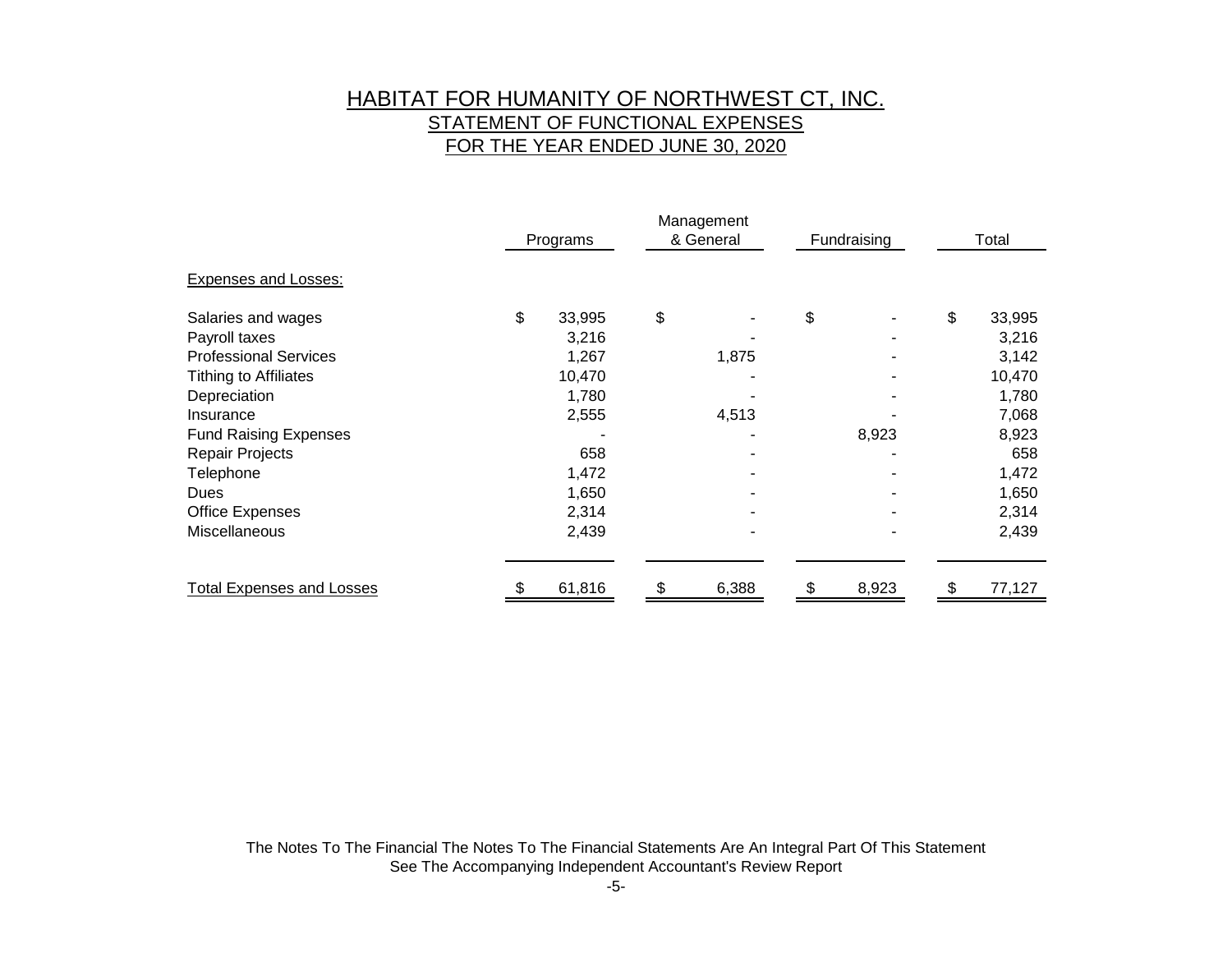# HABITAT FOR HUMANITY OF NORTHWEST CT, INC. STATEMENT OF CASH FLOWS For the Year Ending June 30, 2020

| <b>Cash Flows From Operating Activities:</b>                      |            |
|-------------------------------------------------------------------|------------|
| <b>Change in Net Assets</b>                                       | 98,302     |
| Adjustments To Reconcile Change In Net Assets                     |            |
| To Net Cash Provided By Operating Activities:                     |            |
| Depreciation                                                      | 1,780      |
| Amortization of mortgage discounts                                | (30, 466)  |
| (Increase) Decrease in escrow & other receivables                 | (2, 134)   |
| (Increase) Decrease in prepaid expenses                           | 622        |
| (Increase) Decrease in construction in progress                   | (113, 499) |
| Increase (Decrease) in accounts payable & accrued expenses        | (17, 138)  |
| Net Cash Provided By Operating Activities                         | (62, 533)  |
| <b>Cash Flows From Investing Activities:</b>                      |            |
| Payments received on mortgages                                    | 52,377     |
| Decrease in property for future construction                      | 10,629     |
| <b>Net Cash Used in Investing Activities</b>                      | 63,006     |
| Net Increase in Cash and Cash Equivalents                         | 473        |
| Cash and Cash Equivalents at Beginning of Year                    | 59,387     |
| <b>Cash and Cash Equivalents at End of Year</b>                   | 59,860     |
| <b>Supplemental Information:</b><br><b>Cash Paid for Interest</b> |            |
| Cash paid for Income Taxes                                        |            |
| Supplemental Disclosure of Non-Cash Activities:                   |            |
| Issuance of non-interest bearing mortgage loans                   |            |
| Discount on newly issued non-interest bearing mortgage loans      |            |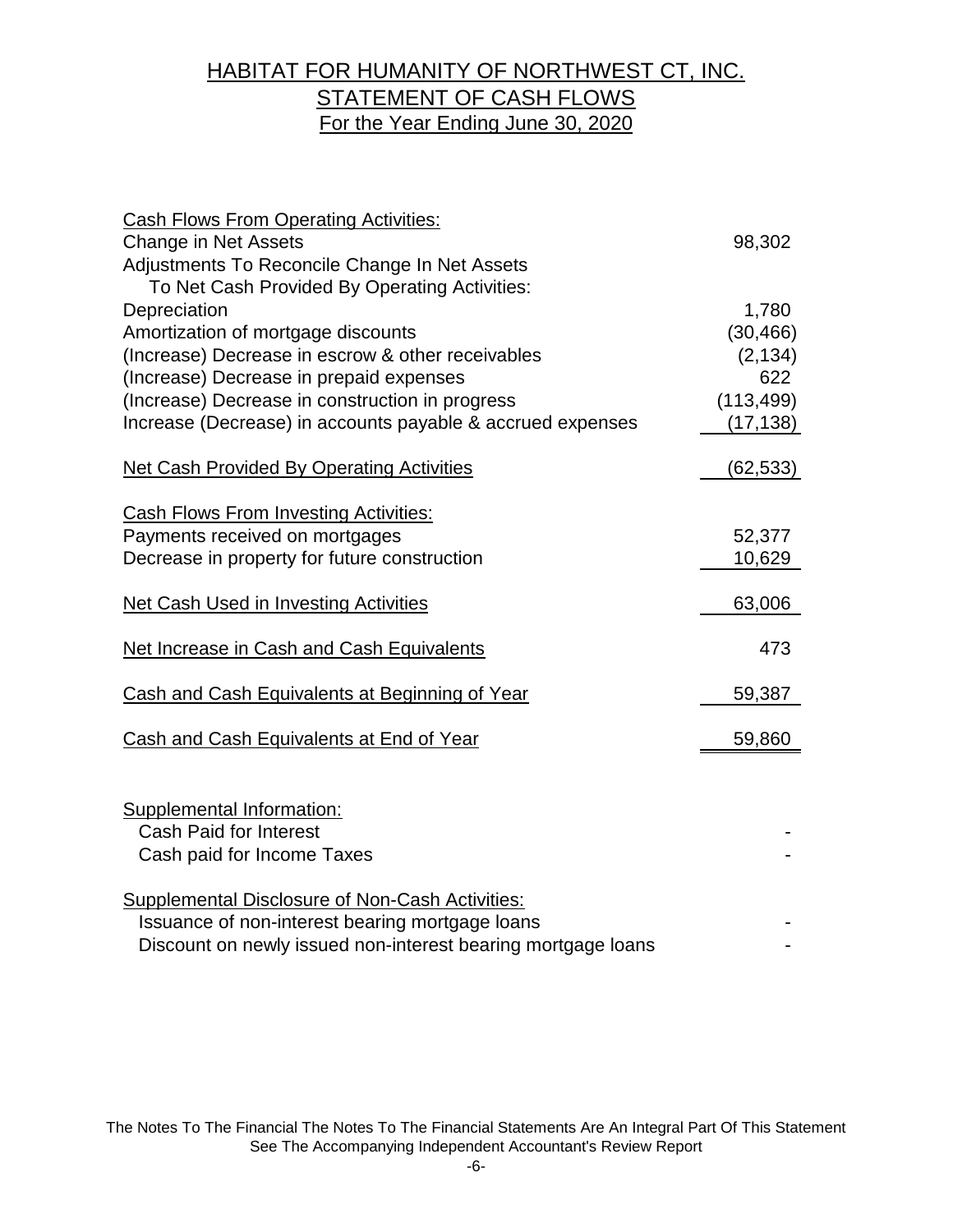## **NOTE 1 – SUMMARY OF SIGNIFICANT ACCOUNTING POLICIES**

#### **Organization**

Habitat for Humanity of Northwest CT, Inc. is a non-profit organization whose purpose is to construct and rehabilitate homes for needy individuals and families in northwest Connecticut.

#### Basis of Presentation

Financial statement presentation follows the requirements of the Financial Accounting Standards Board codification of accounting standards section 958, including ASU 2016- 14, which has been adopted for the year ended June 30, 2020. Among other provisions, the statement reduces the number of classes of net assets from three to two, requires the presentation of expenses in both natural and functional classifications and requires information regarding an entity's liquidity. Under these standards, the Organization is required to report information regarding its financial position and activities according to two classes of net assets: net assets without donor restrictions and assets with donor restrictions.

#### Contributions and Promises to Give

Contributions are defined as voluntary, nonreciprocal transfers. Grants from various Organizations for specific programs are treated as contributions for accounting and reporting purposes. Contributions are recognized when a donor makes a promise to give to the Organization that is, in substance, unconditional. Contributions that are restricted by the donor are reported as increases in net assets without donor restrictions if the restrictions expire or are met in the fiscal year in which the contributions are recognized. When a restriction expires, net assets with donor restrictions are reclassified to net assets without donor restrictions.

#### Sales to Homeowners

Sales to homeowners represent the sale of houses built by Habitat. The resulting mortgages are non-interest bearing and have been discounted based upon prevailing market rates at the inception of the mortgages. The sales to homeowners are presented in the statement of activities net of this discount. Habitat recognizes the income from the sales to homeowners on the completed contract method.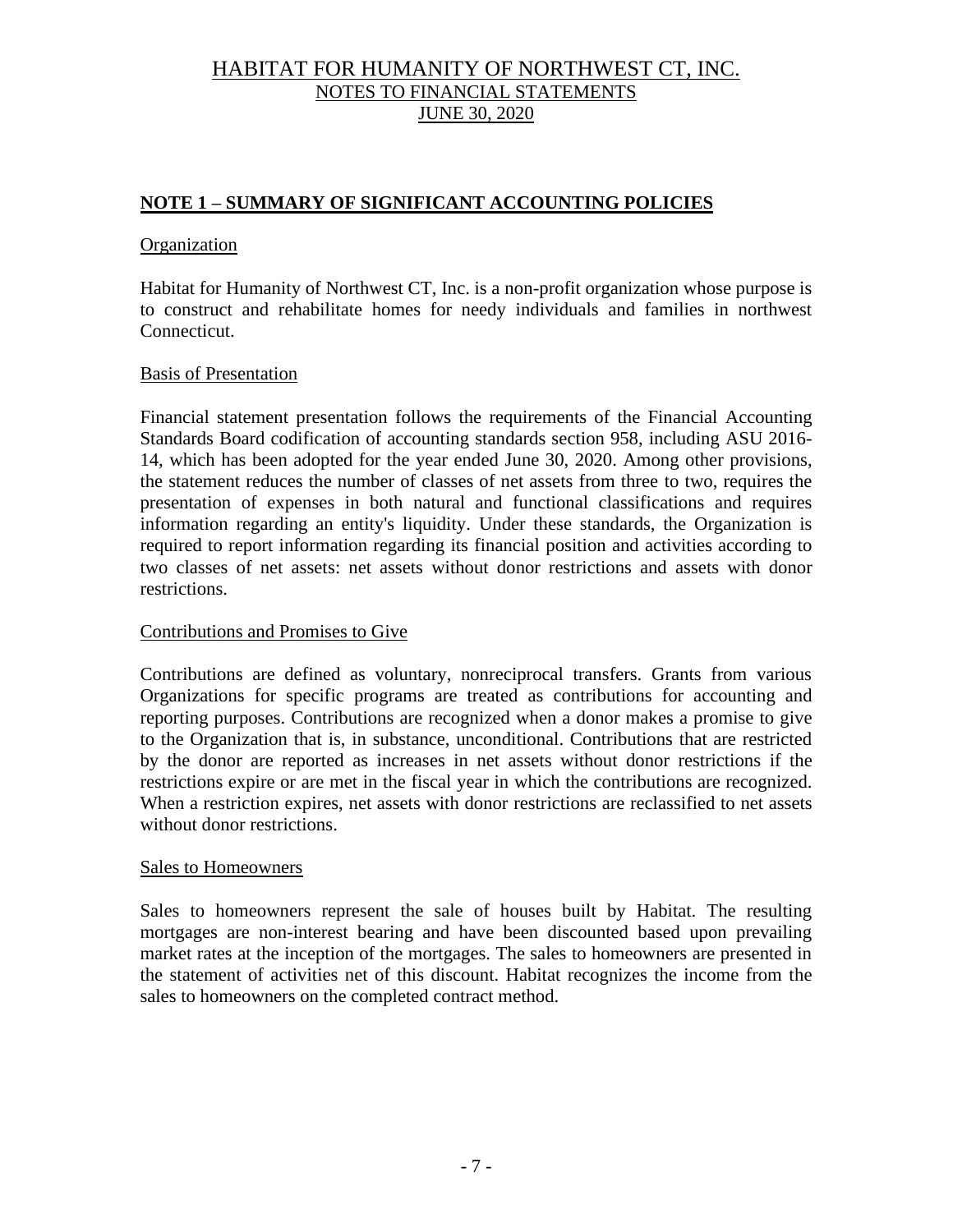#### Donated Assets

Donated assets are recognized at their estimated fair market value. The Organization reports gifts of land, buildings, equipment and other assets as unrestricted support unless donor stipulations specify how the donated assets must be used. Such donations are reported as contributions without donor restrictions unless the donor has restricted the donated asset to a specific purpose. Assets donated with explicit restrictions regarding their use and contributions of cash that must be used to acquire property and equipment are reported as contributions with donor restrictions. Absent donor stipulations regarding how long those donated assets must be maintained, the Organization reports expirations of donor restrictions when the donated or acquired assets are placed in service.

#### Donated Goods and Services

Donated materials and services, if of a material amount, are reflected in the accompanying statements at their fair market value at date of receipt. Contributed services are recognized if the services create or enhance nonfinancial assets or require specialized skills. During the year, the value of contributed services meeting the criteria for recognition in the financial statements was not material and has not been recorded. However, many individuals volunteer their time and talents and perform a variety of tasks that assist the Organization in its overall purpose.

#### Use of Estimates

The preparation of financial statements in conformity with Generally Accepted Accounting Principles requires management to make estimates and assumptions that affect the reported amounts of assets and liabilities and disclosure of contingent assets and liabilities at the date of the financial statements and the reported amounts of revenues and expenses during the reporting period. Accordingly, accrual results could differ from those estimates.

## Cash and Cash Equivalents

For purposes of the Statement of Cash Flows, the Organization considers all highly liquid investments purchased with an original maturity of three months or less to be cash equivalents. Short-term liquid investments held as part of the endowment accounts are excluded from this definition.

#### Functional Expenses

The costs of providing various programs and activities have been presented on a functional basis in the accompanying statement of functional expenses. Accordingly, certain costs have been allocated among the programs and supporting services benefited.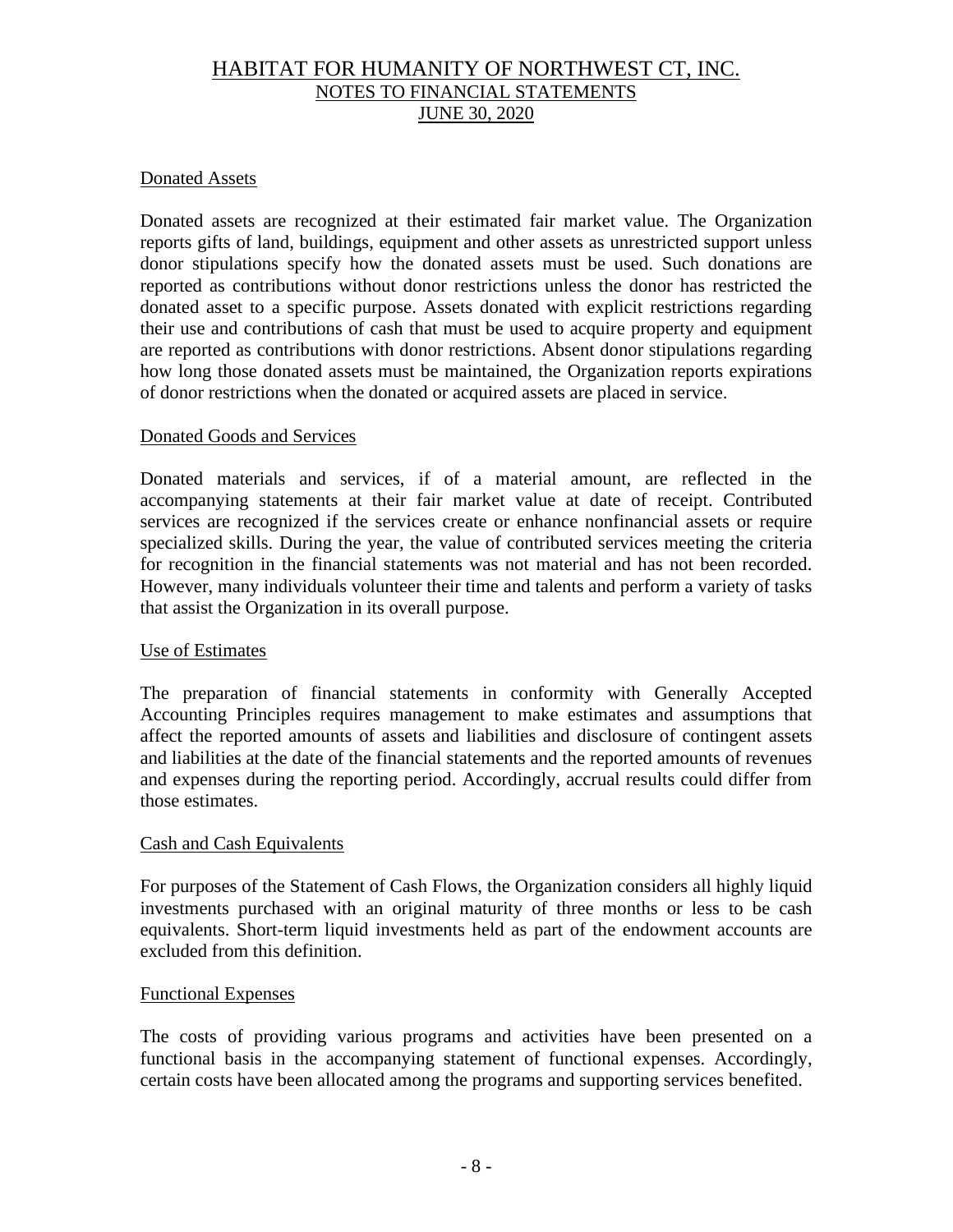#### Construction in Progress

Construction in progress represents those houses which are currently under construction. Purchased materials for the construction of these houses are recorded at cost. Donated materials, labor and land if applicable, are recorded at their fair market value. Overhead and administration expenses of Habitat's home construction are included in overall program expenses of Habitat.

#### Property and Equipment

Property and equipment are stated at cost or, if donated, at the approximate fair value at the date of donation. Assets donated with explicit restrictions regarding their use and contributions of cash that are restricted by donors to acquire property and equipment are reported as restricted support. Absent donor stipulations regarding how long these donated assets must be maintained, Habitat reports expirations of donor restrictions when the donated or acquired assets are placed in service as instructed by the donor. Habitat reclassifies temporarily restricted net assets to unrestricted net assets at that time. Depreciation is provided over the estimated useful lives of the assets ranging from five to forty years using the straight-line methods. Expenditures for maintenance and repairs are charged to expense as incurred.

#### Income Taxes

The Organization is generally exempt from income tax, under section 501 (c) (3) of the Internal Revenue Code, on income from activities related to the pursuit of its exempt purposes. The Organization qualifies for the charitable contribution deduction under Section 170(b) (1) (A) and has been classified as an Organization that is not a private foundation under Section 509 (a) (2).

Accounting principles generally accepted in the United States of America require management to evaluate tax positions taken for any uncertain tax positions taken. Management has concluded that there are no uncertain tax positions taken that would require recognition of a liability or asset, or disclosure in the financial statements.

## **NOTE 2 – PROPERTY AND EQUIPMENT**

Property and Equipment consists of the following as of June 30, 2020

|         | Equipment                                                               | S  | 8,978  |
|---------|-------------------------------------------------------------------------|----|--------|
|         | Vehicles                                                                |    | 12,463 |
|         |                                                                         |    | 21,441 |
|         | Less: Accumulated Depreciation                                          |    | 13,428 |
|         |                                                                         | J, |        |
| $\cdot$ | $\uparrow$ $\uparrow$ $\uparrow$ $\uparrow$ $\uparrow$<br>$\sim$ $\sim$ |    |        |

Depreciation expense for the year was \$1,780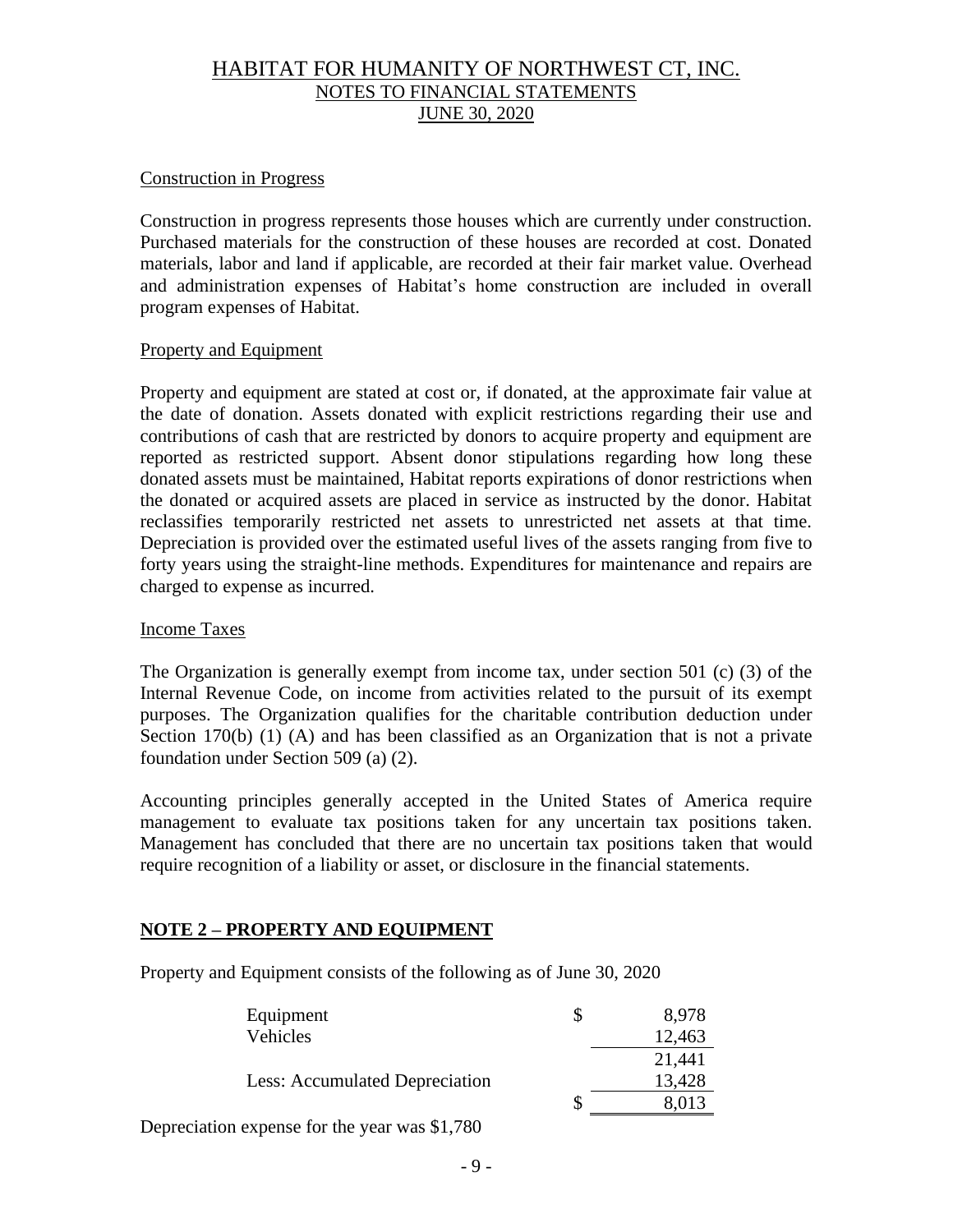## **NOTE 3 – MORTGAGES RECEIVABLE**

Mortgages receivable consist of noninterest bearing mortgages, which are secured by real estate and payable in monthly installments. Most of the mortgages have an original maturity of  $20 - 35$  years. These mortgages have been discounted at various rates based on the prevailing market rates at the inception of the mortgage. Interest income (amortization of the discount) is recorded using the effective interest rate method over the lives of the mortgages. Mortgages receivable at June 30, 2020 are as follows:

| Mortgages receivable at face value | 1,117,191 |
|------------------------------------|-----------|
| Less Unamortized discounts         | 676,909   |
|                                    | 440,282   |

Future collection on these mortgages will be received over the next five years as follows:

| 2021       | \$<br>50,029 |
|------------|--------------|
| 2022       | 50,029       |
| 2023       | 50,029       |
| 2024       | 50,029       |
| 2025       | 50,029       |
| Thereafter | 867,046      |
|            | 1,117,191    |

## **NOTE 4 – FAIR VALUE OF FINANCIAL INSTRUMENTS**

The following methods and assumptions were used by the Organization in estimating its fair value disclosures for financial instruments:

The fair value measurement accounting literature establishes a fair value hierarchy that prioritizes the inputs to valuation techniques used to measure fair value. This hierarchy consists of three broad levels: Level 1 inputs consist of unadjusted quoted prices in active markets for identical assets and have the highest priority, and Level 3 inputs have the lowest priority. The Trust uses appropriate valuation techniques based on the available inputs to measure the fair value of its investments. When available, the Trust measures fair values using Level 1 inputs because they generally provide the most reliable evidence of fair value.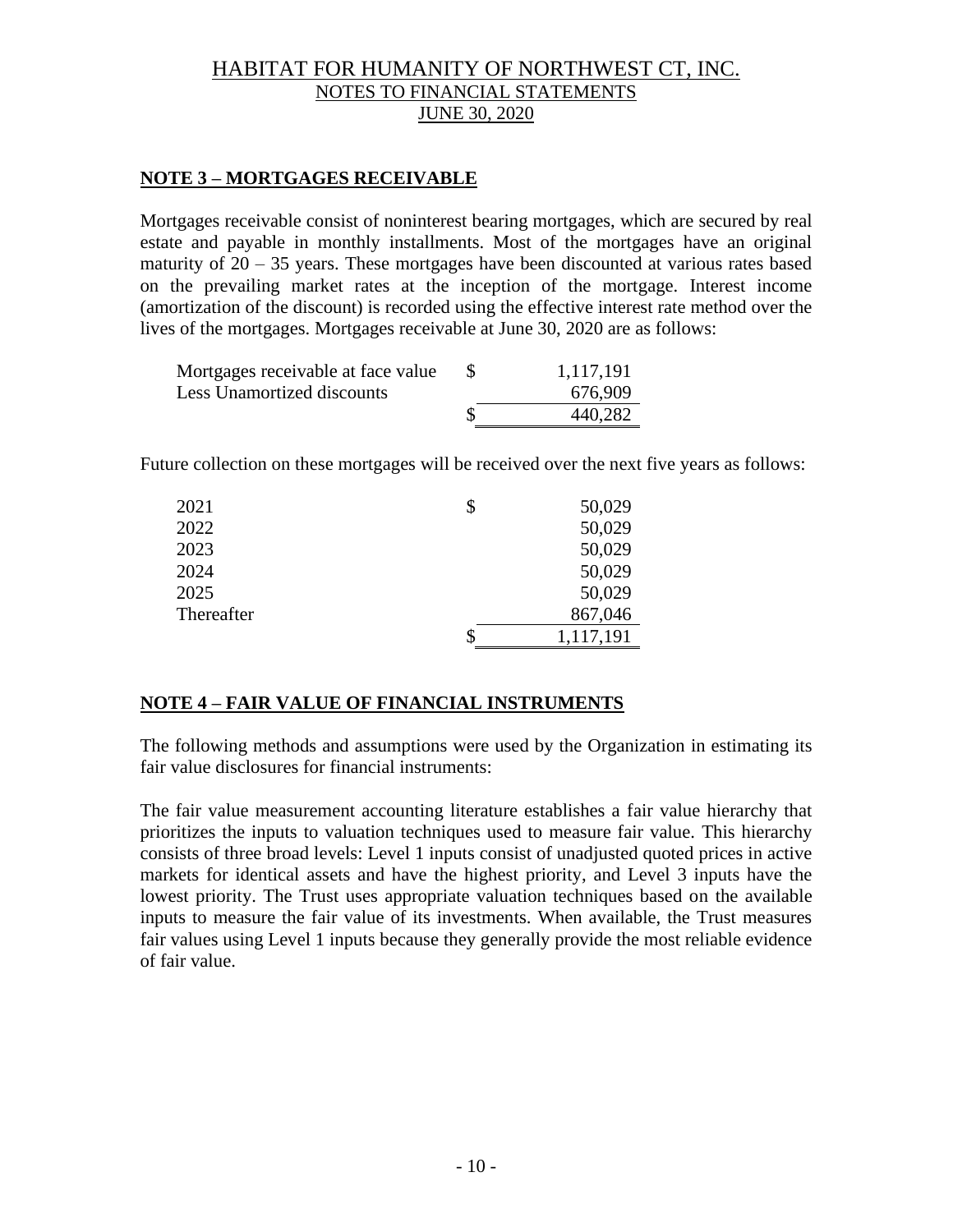|      |    | Fair Value Measurements at Reporting Date Using: |          |                                                                      |  |  |
|------|----|--------------------------------------------------|----------|----------------------------------------------------------------------|--|--|
|      |    | Fair<br>Value                                    |          | <b>Quoted Net Asset</b><br><b>Values of Shares Held</b><br>(Level 1) |  |  |
| Cash | S  | 59,860                                           | <b>S</b> | 59,860                                                               |  |  |
|      | \$ | 59,860                                           |          | 59,860                                                               |  |  |

#### **NOTE 5 – LEASES**

The organization amended its lease agreement for space utilized by the Habitat Store beginning on a month to month basis. The lease calls for monthly rental payments of \$4,043 per month. Rent expense for the year ended June 30, 2020 was \$48,516.

#### **NOTE 6 – FINANCIAL ASSETS AND LIQUIDITY RESOURCES**

As of June 30, 2020, financial assets available within one year for general expenditures, were as follows:

| Financial Assets at Year End                                                           |              |
|----------------------------------------------------------------------------------------|--------------|
| Cash and Cash Equivalents                                                              | \$<br>59,860 |
| Prepaid Expenses                                                                       | 2,725        |
| <b>Total Financial Assets</b>                                                          | 62,585       |
| Less amounts not available to be used<br>Assets with restrictions - time and purpose   |              |
| <b>Total Not Available</b>                                                             |              |
| Financial assets available to meet general expenditures<br>over the next twelve months |              |
|                                                                                        |              |

As part of its liquidity management, the Organization evaluates its liquidity requirements throughout the year, taking into consideration operating expectations and capital plans. Financial assets are structured to be available as general expenditures, liabilities and other obligations become due.

## **NOTE 7 – NET ASSET CATEGORIES**

To ensure observance of limitations and restrictions placed on the use of resources available to the Organization, the accounts of the Organization are maintained in the following net asset categories: